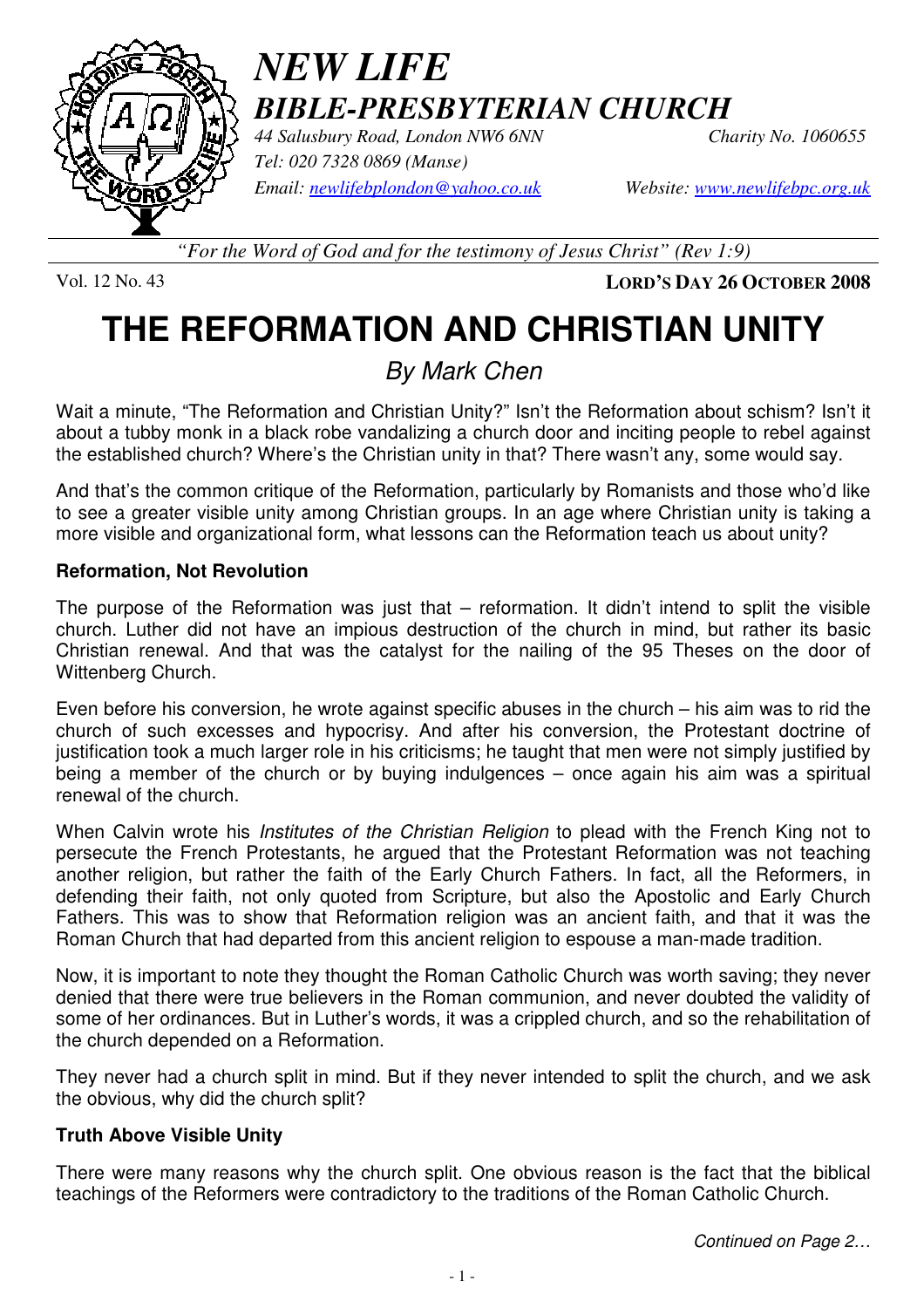And by teaching them, the Reformers hit a vital nerve of the established church. They undercut the importance and value of the Papacy, making of no importance the indulgences the papacy claimed to administer; in other words, eternal life and other spiritual benefits were not dependent upon the Pope, as once thought. All that was needed was simple faith in Christ and trust in God's Word.

And when threatened with excommunication and expulsion from the Roman Catholic Church for their teachings, they faced the option of either separation for the truth's sake or unity in unbiblical compromise. Neither option was utopian, but the former one was correct according to Scripture. And it was justifiable, for by that time, they were convinced that there could be no reconciliation or reformation if Rome continued to view herself as infallible and the only true church.

And because of that, to defend the truth of Scriptures and to live out the Reformation, the Reformers separated themselves from Rome. But while they separated and formed other congregations, the Reformers still acknowledged that they were part of a larger church. However, this was not the view of some, namely the Radical Reformers.

#### **Schism and Schismatics**

The Reformation was not the uniformly glorious and moral movement that many claim it to be. It had its own share of human and ecclesiastical excesses. One such example is seen in the Radical Reformers (and the reaction to them). These were men who did not acknowledge there was a larger church and that the only church spoken of in Scripture was the local church.

And as such, they focused inordinately on the purity of the Church. No doubt, each congregation should strive towards purity of doctrine and practice. But both Luther and Calvin taught that there was no perfect church on earth, and as long as the preaching of the Word and the administration of the sacraments were pure, that church no one should abandon on account of every trivial difference. Even the purest churches under heaven are subject both to mixture and error.

But because Radical Reformers were ceaseless in their quest for purity, they caused schism wherever they were, leading to them being pejoratively called *Enthusiasts* (as they were all sense and zero sensibility), *Cathars* (ancient heretics notorious for their spiritual snobbery), Revolutionaries, and Donatists (another ancient group of heretics known for their schismatic behavior). One of the motivating factors for their extreme separatism was their eschatological mindset – their belief in Christ's imminent return caused them to see error everywhere and to set up their pure and true congregations.

An interesting account is told of John of Leiden, who went to Münster and became one of her prophets; he led the people of the city to expunge all those who didn't believe as they did. He proclaimed himself the Anointed of God, took the name King David (along with 16 wives), and fought with the rest of the Christian world, until his movement and he were thankfully crushed. Fortunately, the Radical Reformers did not constitute a large part of the Reformation. On the whole, despite some disagreements, the Reformers themselves adopted a catholic and generous spirit.

#### **Charity and Unity**

Despite their justifiable separation from the Roman Catholic Church and the Radical Reformers, the Reformers did strive for unity. They didn't always achieve it, but they certainly did try.

In 1529, Protestants met in Marburg to discuss their similarities and differences. The chief participants were Luther and Zwingli, another prominent Reformer. They had much to agree on, in fact, 14 points, but they parted without agreeing on the 15th, being the nature of the Lord's Supper. It would not be the last time that Protestants would be out of agreement. But what follows is more encouraging.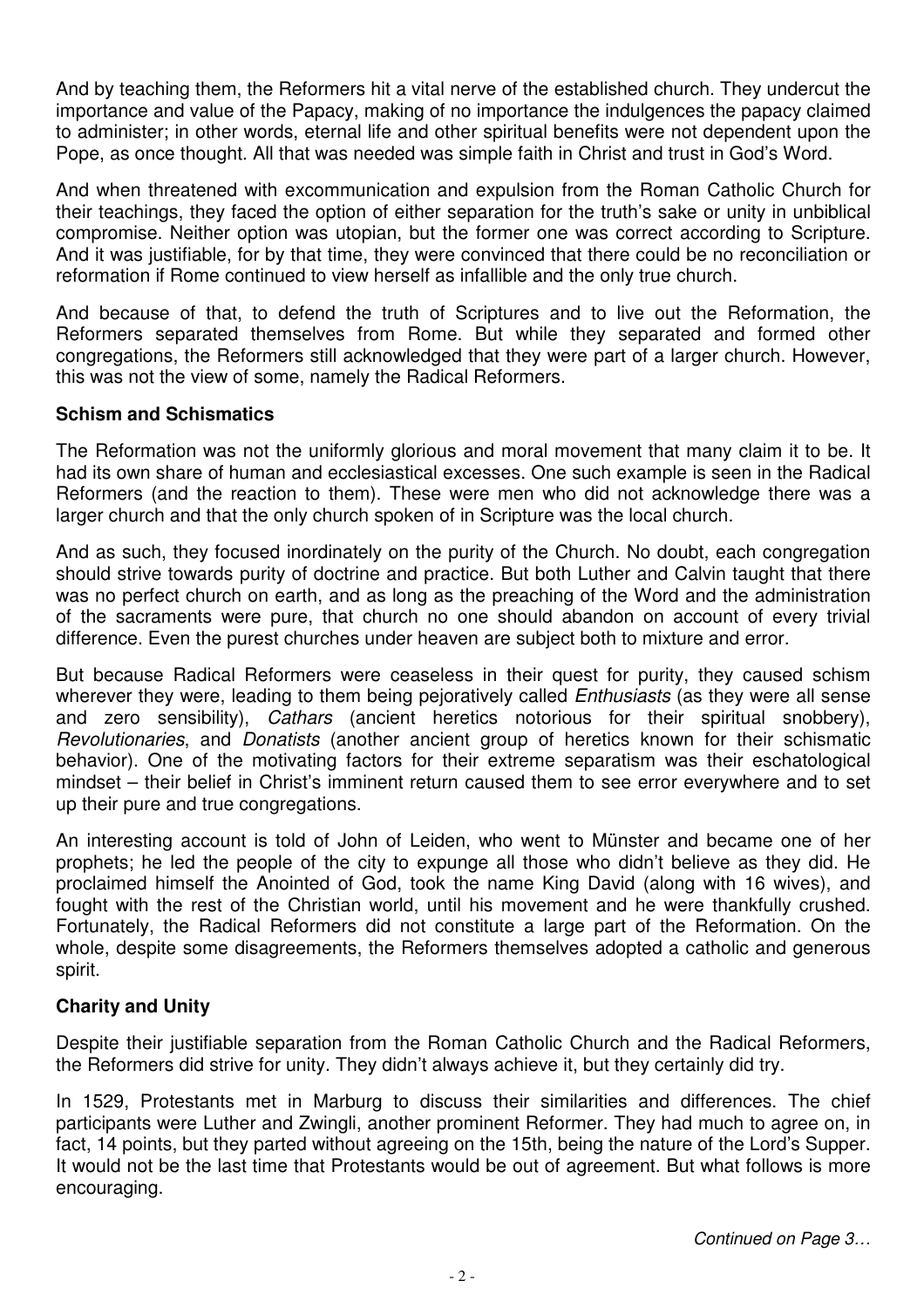The next year in the Diet of Augsburg in 1530, Luther's friend Philip Melancthon wrote the Augsburg Confession, as a careful and cautious summary of Lutheran doctrines. In the preface, there was a plea for Christian unity, and a promise that the Lutherans were "neglecting nothing that may serve the cause of Christian unity." And this promise was indeed fulfilled, for 10 years after Augsburg, Melancthon produced a revised edition, The Variata. He rewrote some parts in order to make peace with Calvinists. And John Calvin himself signed the 1540 version.

Similarly, Heinrich Bullinger, the successor of Zwingli in Zurich, forwarded the efforts of unity. Just as Luther disagreed with Zwingli on the nature of the Lord's Supper, Calvin, too, disagreed with Zwingli. However, in 1549, Bullinger and Calvin succeeded in overcoming the differences in doctrine and produced the Zurich Consensus. This resulted in a united Reformed witness.

Luther, Calvin, and Zwingli are known as the three men of the Reformation, systematizing and promoting Biblical truths. But the fourth, being Bullinger, was the one who truly promoted unity. The Second Helvetic Confession, which he penned, came to be adopted by the Reformed Church in Switzerland, Scotland, Hungary, France, and Poland; being known as the most recognized Reformed confession after the Heidelberg Catechism. He was a personal friend and confidante of Calvin, Bucer, Melancthon, Beza, Cranmer, Hooper, Lady Jane Grey, the kings of England, Denmark, and the German princes. His work of unity and catholicity greatly influenced and advanced the cause of Reformation.

#### **Lessons for Us Today**

Often the theme of unity is given the look of suspicion in separatist churches. Naturally, we are tempted to think of any Christian unity as unbiblical ecumenism. And the topic of true visible Christian unity is never given the weight that it deserves. It is often classified as a by-the-way of Biblical Separation, rather than the opposite. But do we ever stop to consider if much of the separatism that goes on in the name of truth is really just plain old schism?

The Reformation teaches us valuable lessons, and practical ones too! Firstly, it teaches us that reformation takes time. No church is perfect and there will be plenty to reform – in doctrine, in practice, in character, and in behavior. But often we get impatient and behave more like revolutionaries – we give up hope for the church, we express our displeasure (sometimes very enthusiastically), we leave the church (often with great flourish). But the Reformation teaches us that efforts to maintain unity (while upholding the truths) is preferable, and separation to be implemented when there is no other recourse.

Secondly, the Reformation teaches us the necessity to be faithful to the truths of Scripture. In an age where the fads of broad evangelicalism bombard the church and the call to unite sounds loudly, there is a need to consider what is more important – an insatiable desire for results or a desire to be faithful?

Thirdly, the Reformation teaches us to consider the church as Christ sees her – she is his Bride, whom he is preparing for that great marriage supper – she is not yet perfect, but being perfected. And when we see ourselves as imperfect we hardly expect better from others. Schism always happens because of pride, no matter how loudly we proclaim our desire to protect the truths of Christ, doing it in a spirit that is contrary to the spirit of Christ. Schism must be crushed.

And fourthly, the Reformation teaches us to be catholic in our outlook – to maintain our distinctives as Reformed Christians, because we're convinced of the doctrines of grace, but also to be charitable and eager for biblical unity.